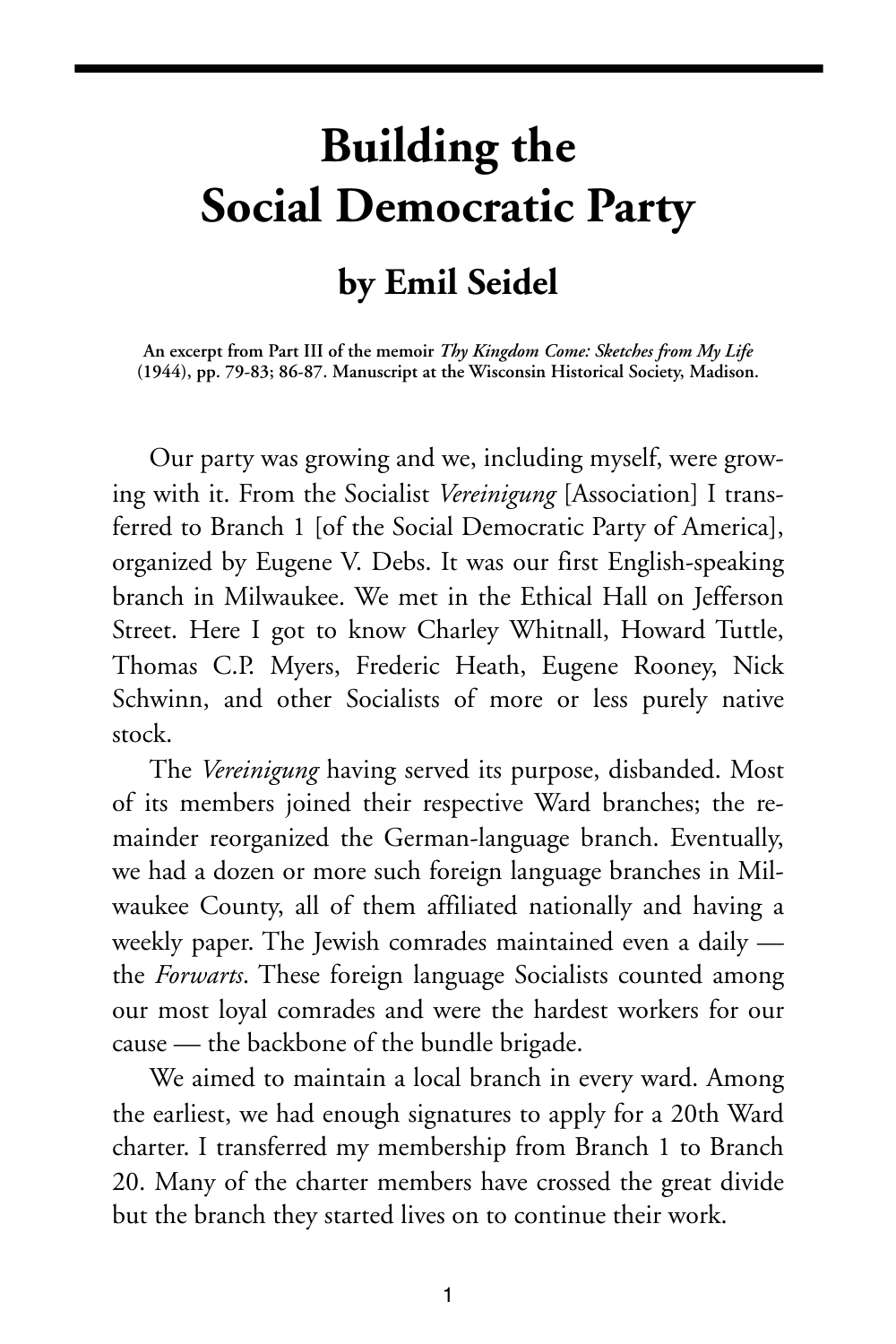And there was work to be done. Whichever way I turned, the jobs fairly cried out for attention. Somebody had to make a start. So I pitched in to talk about things that the people could see, feel, and understand. The streets were dusty — inches deep, waiting for the next gust of wind to pick it up and carry it into our homes for us to breath. And we inhaled it with all its germs. When a shower or the sprinkler laid the dust the roads were muddy and the kids carried the mud into our homes, germs and all, with their shoes or bare feet. Was it a wonder babies died young and the weakest went down with consumption?

Some Eastern smarties called ours a "Sewer Socialism." Yes, we wanted sewers in the workers' houses; but we wanted much, oh, so very much more than sewers. We wanted our workers to have pure air; we wanted them to have sunshine; we wanted planned homes; we wanted living wages; we wanted recreation for young and old; we wanted vocational education; we wanted a chance for every human being to be strong and live a life of happiness.

And we wanted everything that was necessary to give them that: playgrounds, parks, lakes, beaches, clean creeks and rivers, swimming and wading pools, social centers, reading rooms, clean fun, music, dance, song, and joy for all. That was our Milwaukee Social Democratic movement. There was but one way to get all of that — *go after it and get it.*

• • • • •

We had the message for our fellow workers; we must get it to them. But we had little money to put it over. Our weeklies, the *Social Democratic Herald* and the *Vorwärts,* reached only a limited number. So we hit upon street corner meetings. But we also lacked orators. We had one German speaker in our branch, Carl Kleist. But German did not appeal to the young generation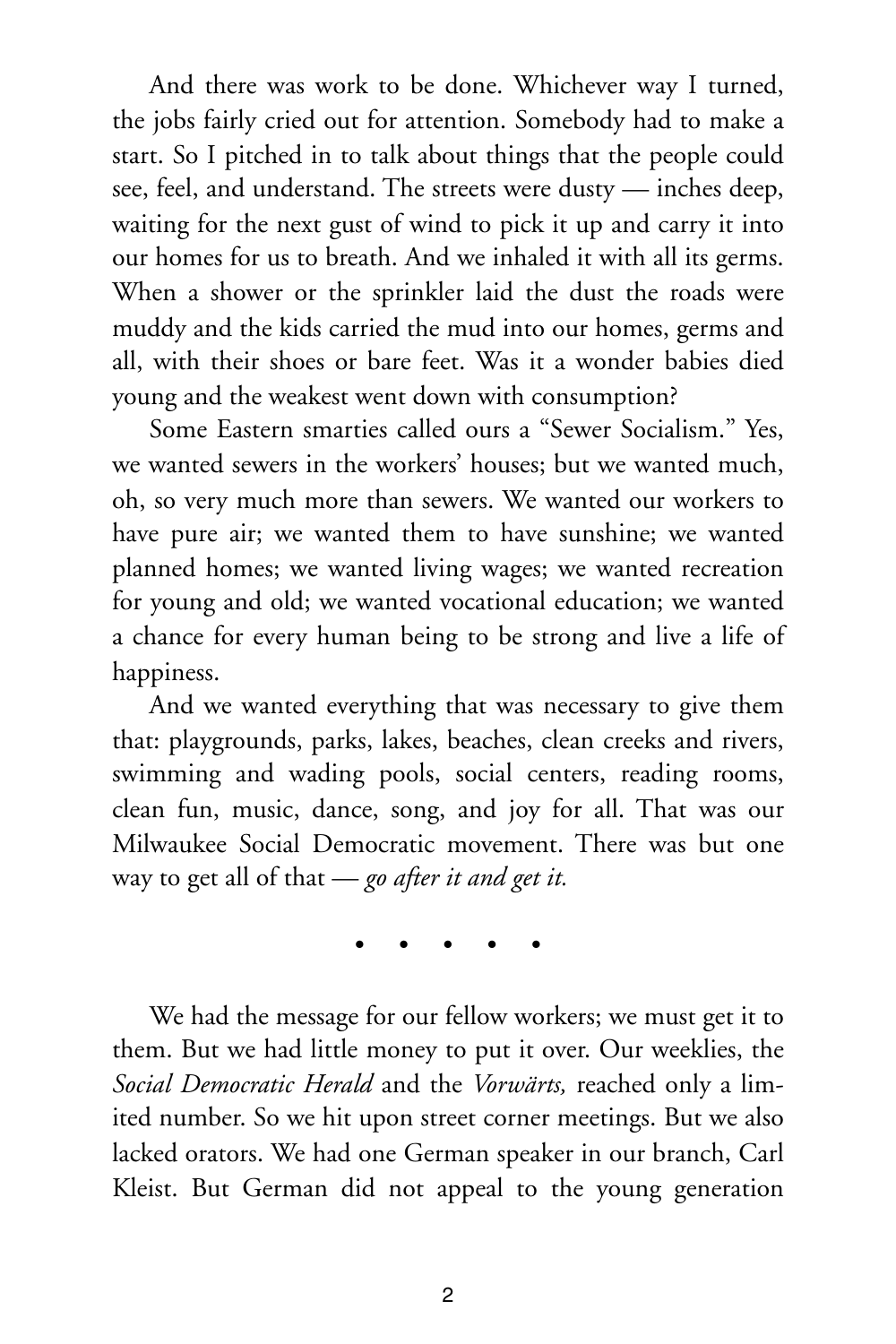which we were after. We got one F.G.R. Gordon<sup>1</sup> from the East; he could hold a street crowd with a lot of statistics on wages, prices, profits, which he could rattle off like a talking machine, all from memory.

One evening after he spoke for our Ward branch I had him at my home; we two sat on his bed until after midnight, talking. From him I learned how to hold a crowd. When he had returned East, the papers reported that F.G.R. Gordon had recanted, admitting that his statistics were purely fictitious. He was through after that, and we were wary of outsiders. From that experience I drew my lesson: Keep faith with the "street crowd."

Our cause was too grand to require such shyster methods, I held. With genuine statistics we could do much better than did F.G.R. Gordon. Comrade Berger had an official volume on manufacture from the latest U.S. Census reports on invested capital, labor employed, wages paid, costs of material used, and value of products. He gave me that book. Here was visible evidence that could not be refuted. And it was authentic.

I made charts, perhaps a half dozen or so, about 2 by 3 feet in size, the lettering large enough to be read a hundred feet away, containing federal statistics on wages, prices, values of products, I wanted to convey. Every chart carried its own lesson. After a little practice, it was easy to hold the interest of my branch with a talk of more than 30 minutes. And we were agreed that we would have open-air meetings in our ward.

A Presidential campaign was on; our own candidate was Eugene V. Debs. I made a scarlet banner with gold lettering: "For President — Eugene V. Debs" with the picture of our candidate in the cent. And I made a transparency with the lettering: "Workers of the World, Unite!" We got a fife, a snare drum, and a bass drum. Fred Reuter, a Spanish War veteran, was a member of our branch and could play fife or drum. He got someone to

<span id="page-2-0"></span><sup>1</sup> Seidel discretely calls Gordon "F.G.R.G—" in the manuscript.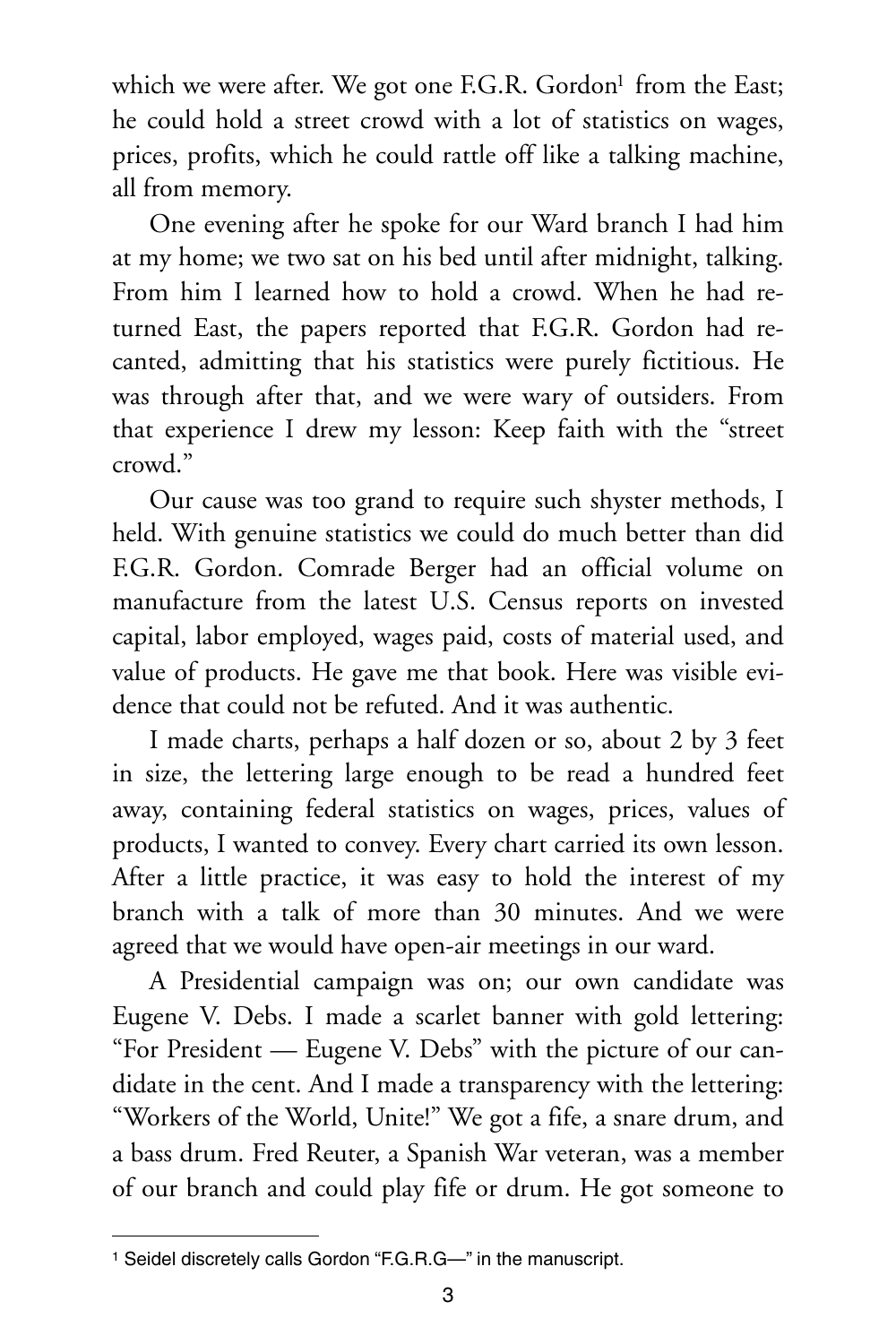help him and in a pinch I could beat the bass drum. We managed to get about two dozen kerosene torches to make a show and have light for our charts....

Thus equipped, we organized our forces. We fixed upon definite evenings and went out marching from one prominent corner to another; at each stop we made a talk of no more than 20 or 25 minutes. In that way we could hold three or four street meetings of an evening. Each one had his part to play. We stirred the ward as it had never been agitated before. Several times neighboring branches invited us to their ward. On Sunday mornings our bundle brigade went into action — every home in the ward got a campaign leaflet or a *Voice of the People.* These were as a rule County Central Committee publications, issued during a campaign.

One time the Democrats were having a huge rally downtown. Our marching club staged a counter-attraction. We marched from our headquarters on 19th and Locust Streets to the elder John Doerfler's saloon on Winnebago and Chestnut Streets, our downtown headquarters. On the way we were repeatedly cheered. We wouldn't keep our lights under a bushel. Returning we were nearly home when we were attacked with stones and frozen tomatoes from a cornfield on the northeast corner of 17th and Center Streets. Our banner was soiled, our transparency damaged, but no one hurt.

Soon I was as fluent with our statistics as F.G.R. Gordon had been; and we retracted nothing but added to our indictment of Capitalism. We were growing; I, too.

• • • • •

One winter day some years later we had a very heavy snowstorm. It had been snowing all day, all night before, all the previous day, and was still snowing. Streetcar service was in bad condition though the snowplows were constantly at work. It was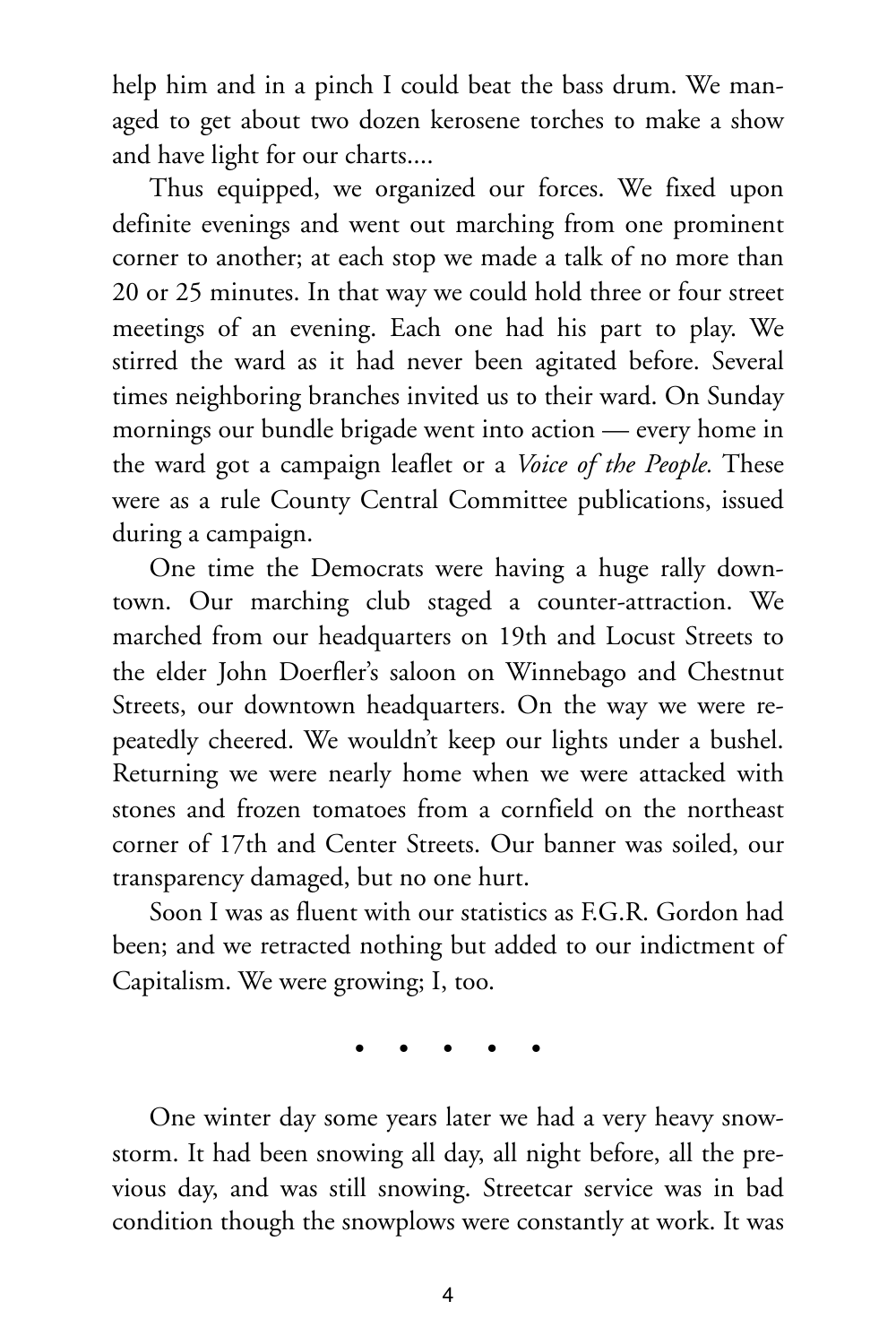on a Thursday, the evening of our branch meeting. When after supper I got ready to go out again, Lucy warned, "You ought not go out in this storm; you'll find no one there."

"Maybe not, but it's all the more a reason why I should go."

I trudged a full three-quarters of a mile through the snow. At the hall, on Clark and Teutonia Avenue, there was a crackling fire in the huge cannon stove. Five young comrades, converts all who had recently joined as a group, stood around the stove to get dry. The air was thick with the smell of wet clothes. I joined them, waiting for more who did not come.

"There's no quorum, so we'll have no meeting," I announced. "But we can have a social gathering."

They drew up chairs and we sat with our wet footwear on the rail, chatting and smoking. Being the veteran among them, they asked me to talk of our early experiences and our struggles. They asked questions.

For nearly two hours we sat snugly, chatting of many things while the storm raged on outside, rattling the windows as if trying to get at us. Among others, I also told of our marching club and of the cornfield and our injured banner.

At that point the young comrades became very still. Conversation lagged. One of them asked timidly, "Comrade Seidel—"

"Yes?"

"D-did you ever find out?"

"Find out what?"

"Whoever threw the stones at your parade?"

"No, we never tried to find out."

More hem and haw, then, "Would you like to know?"

"Well, it might do no harm to know — nor much good either."

He hesitated, then took heart to speak.

"I'll tell you — it was a bunch of us boys. We thought it a good joke. We couldn't tell anybody, it didn't seem right, so we agreed to all join together."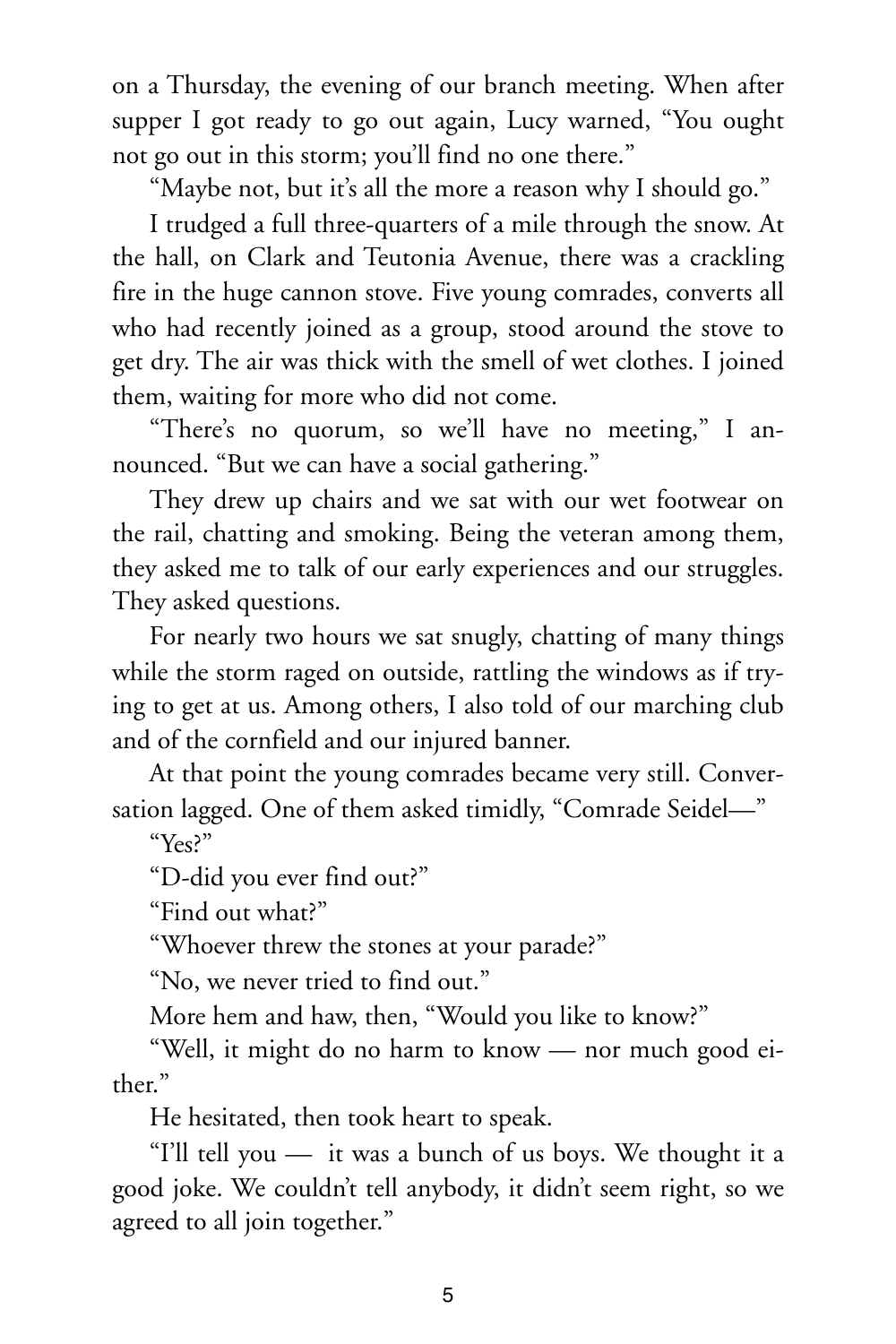It was near 10:00. We broke up our session. All had enjoyed it; I, too. We checked the fire, put out the lights, and tramped homeward through the storm.

I told Lucy about the evening.

"Good thing you went," she remarked. And we laughed.

**\* \* \*** 

Branch 20 had a sound nucleus of veteran German Social Democrats who loves song. They started the Vorwärts Männerchor [Vorwärts Men's Choir]. Our branch meetings were regularly opened with singing the first verse of the "Arbeiter Marseillaise," and the last verse at its closing. When the old comrades passed away and the new generation ruled — which did not know the song — then we had no more singing at the meeting. Our meetings went "American." I translated the pledge and ritual into English, but we sang no more because we had no appropriate English labor hymn.

Our branches had autonomy, each managed its own affairs. The County Central Committee was made up of delegates from the branches and had charge of county affairs. It elected a County Executive Committee. The State Executive Committee was elected by the state convention. This latter committee also appointed a State Secretary and fixed his salary. Charters, dues stamps, and other supplies were issued from the State Office, through the county to the branches.

To raise funds the county arranged picnics, shows, bazaars, and carnivals on a large scale. Only the largest halls sufficed. Our annual carnival was held in the old Exposition building until it was destroyed by fire. When the Auditorium was done wee used that. The picnics of the party were the largest (and perhaps greatest) held in Milwaukee.... These were annual get-together affairs always featuring the most prominent speakers to be had